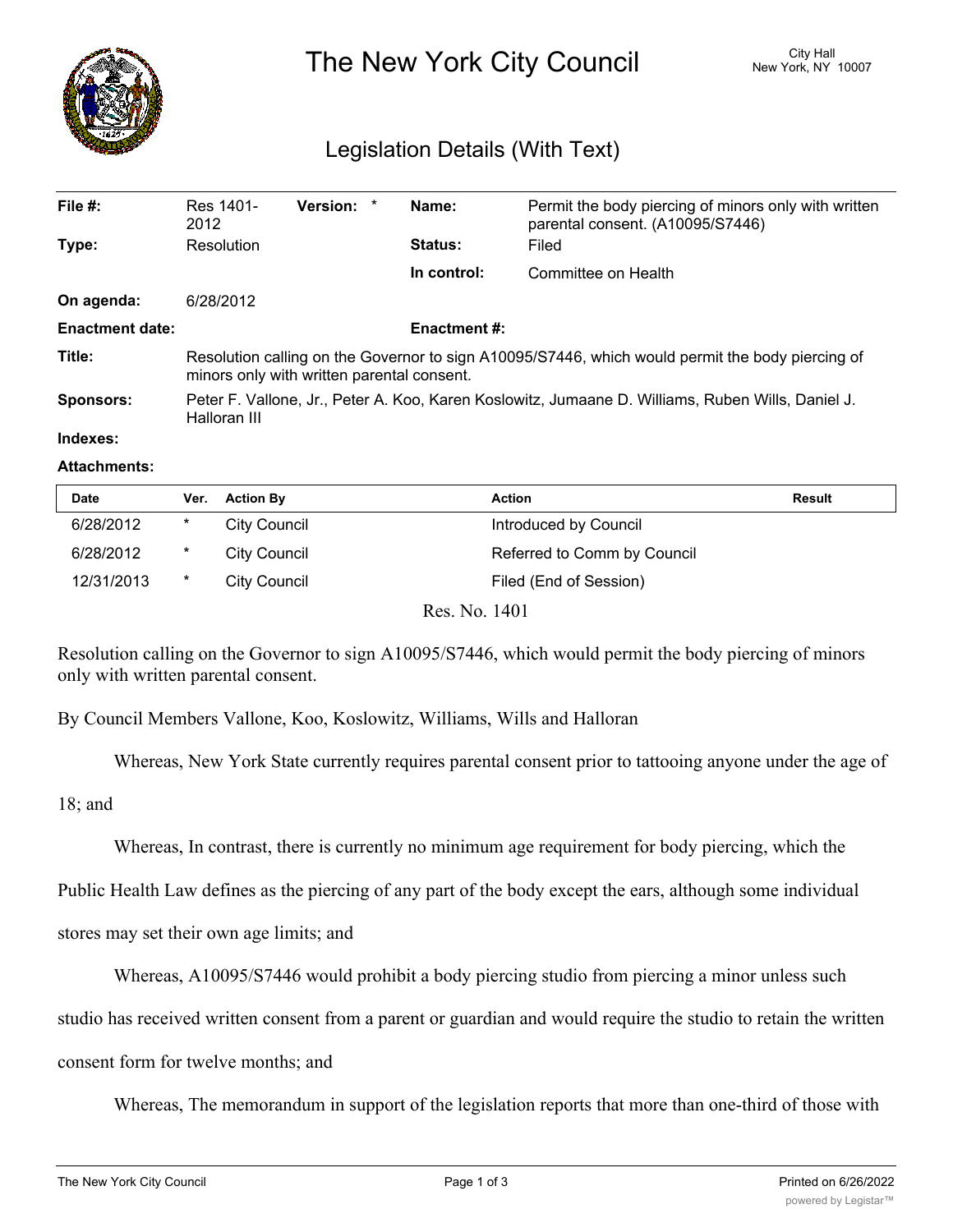## **File #:** Res 1401-2012, **Version:** \*

body piercings receiving such piercing while still a minor; and

Whereas, Recent news reports, including one aired on CBS New York on June 14, 2012, report that at some piercing studios in New York City, fifty percent of body piercing customers are minors; and

Whereas, Infection is a common complication of mouth and nose piercings, due to an excess of bacteria in those locations; and

Whereas, Tongue, lip and cheek piercings may damage teeth and gums over time and are thus opposed by the American Dental Association; and

Whereas, According to the Centers for Disease Control and Prevention, the use of contaminated or nonsterile piercing equipment may cause exposure to bloodborne pathogens, including Hepatitis B or C or HIV; and

Whereas, Some pre-existing health conditions, including diabetes, hemophilia or auto-immune disorders may interfere with the healing process; and

Whereas; Parents and guardians should be aware of these potential health risks and other concerns associated with body piercings; and

Whereas, The Association of Professional Piercers, an industry group, recommends that piercers receive written parental consent prior to piercing anyone under eighteen; and

Whereas, Thirty-one states currently prohibit body piercing of minors without parental permission; and Whereas, A10095/S7446 passed both the Assembly and the Senate in June 2012; now, therefore, be it

Resolved, That the Council of the City of New York calls on the Governor to enact A10095/S7446,

which would permit the body piercing of minors only with written parental consent.